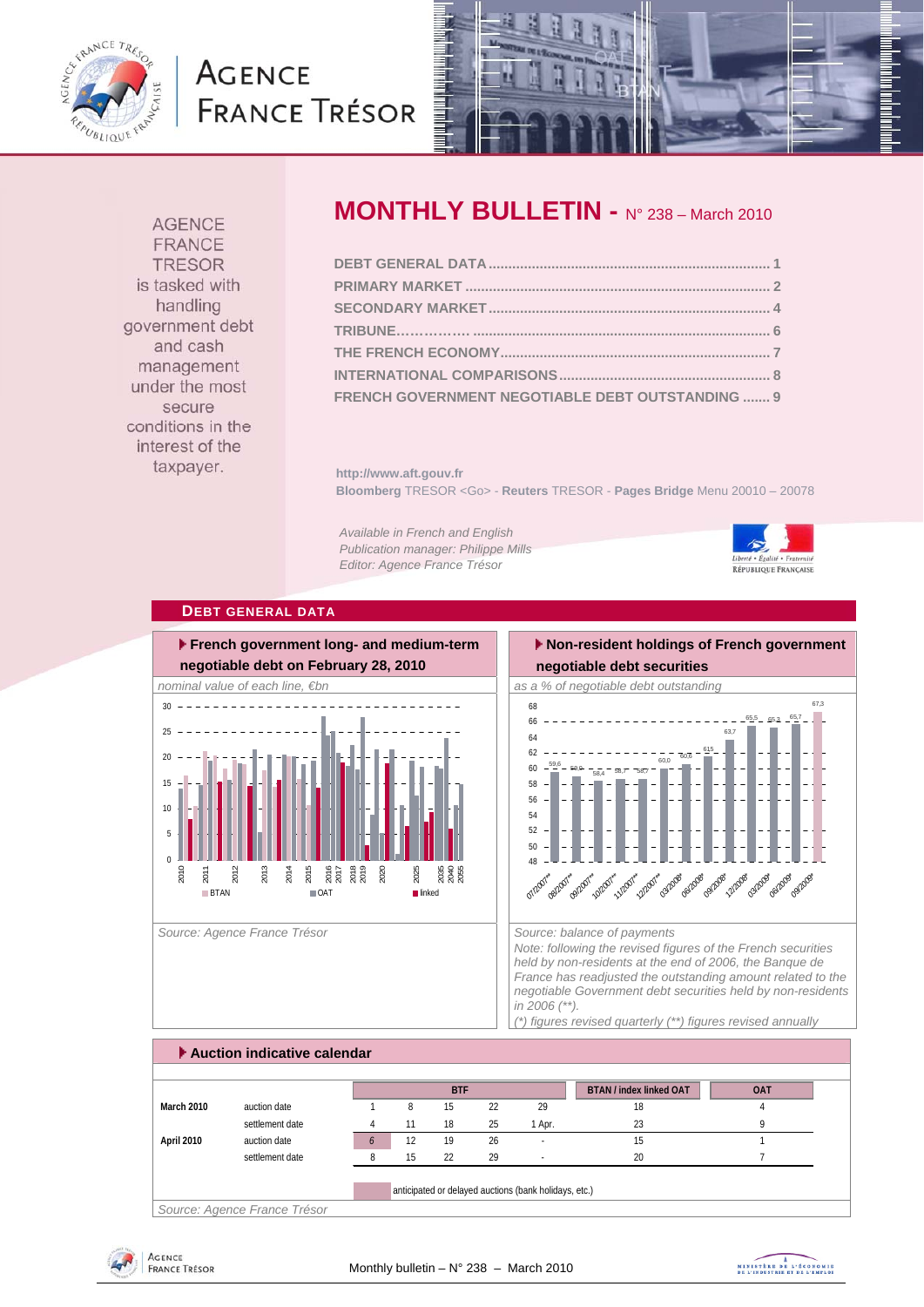## **NEWS**

**France consolidates its position as an issuer of very long securities** 

After a rapid completion of the order book, which opened at the start of trading day and closed in the early afternoon, Agence France Trésor issued €5bn of the new 50-year benchmark bond: i.e. the OAT 4% 25 April 2060. The total demand, amounting to €8.3bn, enabled the indicative price range for the issue to be tightened to the lower bound of the initial range of 2 to 4 bps. As most of the orders were placed without any price sensitivity indication relative to the initial price guidance, the pricing was made at 2 basis points (bps) above OAT 4% 25 April 2055, i.e. a yield of 4.175%.

 France has now firmly established herself as currently the euro zone's sole issuer in the very long securities segment, thus providing the State with long-term financing at optimal rates. Investors showed that they were keen to take a very long position with a quality issuer such as France. The allocation reflects substantial demand from long-term final investors, with asset managers receiving 37% of the total amount allocated, pension funds 30% and insurance companies 9%.

The geographical distribution also indicates a steady demand, mainly from Europe, with the United Kingdom and the Netherlands taking 21% and 28% of the total amount allocated, Northern Europe 16% and France 10%. The allocation also highlights active participation by US investors, who account for 18% of the total.

The lead managers for this operation were Barclays, BNP Paribas, Deutsche Bank, JP Morgan and Société Générale. All the primary dealers were part of the syndicate.

The launch of this new 50-year benchmark bond reflects the AFT's strong commitment to maintaining liquidity throughout its yield curve. In order to meet market demand, the OAT 4% 25 April 2060 will subsequently be

#### **PRIMARY MARKET**





### **OATs and BTANs: indicative repayment schedule on February 28, 2010**



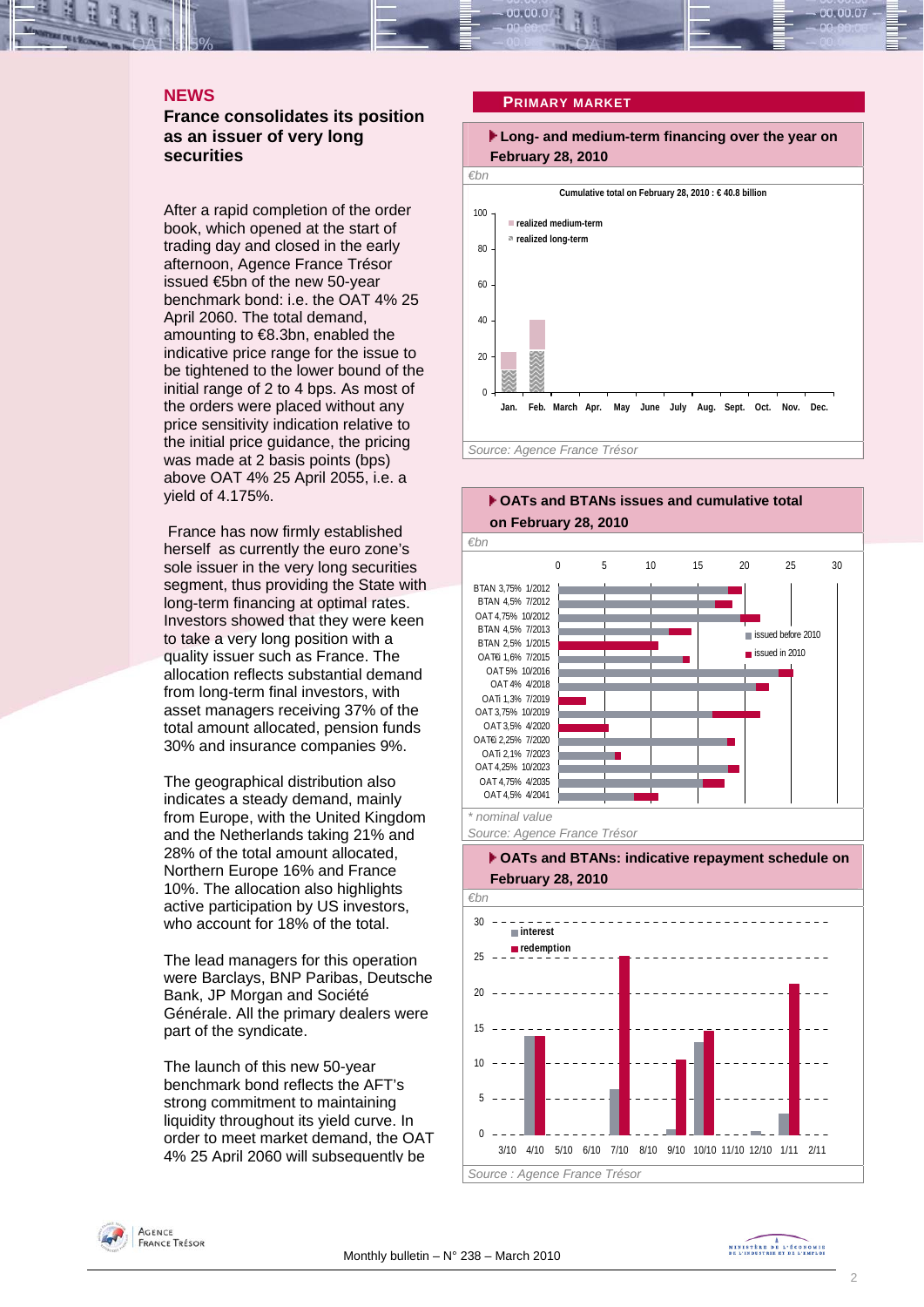

# **OAT and BTAN auctions – February 2010**

|                               | OAT 6 years | OAT 10 years             | OAT 25 years | BTAN 2 years | OAT 2 years         | BTAN 5 years | OAT€i 5 years | OAT€i 10 years      | OATi 13 years |
|-------------------------------|-------------|--------------------------|--------------|--------------|---------------------|--------------|---------------|---------------------|---------------|
|                               | 10/25/2016  | 4/25/2020                | 4/25/2035    | 7/12/2012    | 10/25/2012          | 1/15/2015    | 7/25/2015     | 7/25/2020           | 7/25/2023     |
|                               | 5.00%       | 3,50%                    | 4.75%        | 4,50%        | 4.75%               | 2.50%        | 1,60%         | 2,25%               | 2,10%         |
| <b>Auction date</b>           | 2/4/2010    | 2/4/2010                 | 2/4/2010     | 2/18/2010    | 2/18/2010           | 2/18/2010    | 2/18/2010     | 2/18/2010           | 2/18/2010     |
| Settlement date               | 2/9/2010    | 2/9/2010                 | 2/9/2010     | 2/23/2010    | 2/23/2010           | 2/23/2010    | 2/23/2010     | 2/23/2010           | 2/23/2010     |
| Amount announced              |             | $< 7.000 - 8.000 >$      |              |              | $< 7.000 - 8.000 >$ |              |               | $< 1.500 - 2.000 >$ |               |
| Bid amount                    | 3.300       | 7.920                    | 3,510        | 5.165        | 5.175               | 8,075        | 1,650         | 1.660               | 1.751         |
| Amount served                 | 1.450       | 4.709                    | 1,710        | 1.850        | 2,075               | 4,050        | 0,635         | 0.685               | 0,635         |
| of which: NCTs before auction | 0.000       | 0.000                    | 0,000        | 0.000        | 0,000               | 0.000        | 0,000         | 0.000               | 0,000         |
| NCTs after auction            | 0.000       | 0.666                    | 0,524        | 0.000        | 0,000               | 0,000        | 0,000         | 0.000               | 0,000         |
| <b>Total issued amount</b>    | 1.450       | 5,375                    | 2,234        | 1.850        | 2,075               | 4,050        | 0,635         | 0,685               | 0,635         |
| Bid-to-cover ratio            | 2.28        | 1.68                     | 2.05         | 2.79         | 2.49                | 1.99         | 2.60          | 2.42                | 2.76          |
| Weighted average price        | 112.62%     | 99.30%                   | 109.37%      | 107.59%      | 108.78%             | 100.56%      | 104.23%       | 106.84%             | 105.48%       |
| Yield to maturity             | 2.90%       | 3.58%                    | 4.14%        | 1.24%        | 1.37%               | 2.38%        | 0.80%         | 1.53%               | 1,64%         |
| Indexation coefficient*       | $\sim$      | $\overline{\phantom{a}}$ | ٠            | $\sim$       |                     | ۰            | 1.10691       | 1.12961             | 1.03360       |
| * as of the settlement date   |             |                          |              |              |                     |              |               |                     |               |

*Source: Agence France Trésor* 

*€m* 

| $\epsilon$ m               |            |            |            |            |            |            |            |
|----------------------------|------------|------------|------------|------------|------------|------------|------------|
|                            | <b>BTF</b> | <b>BTF</b> | <b>BTF</b> | <b>BTF</b> | <b>BTF</b> | <b>BTF</b> | <b>BTF</b> |
|                            | 1 month    | 2 month    | 3 month    | 4 month    | 6 month    | 9 month    | 1 year     |
| <b>Auction date</b>        |            |            | 2/1/2010   |            | 2/1/2010   |            | 2/1/2010   |
| Settlement date            |            |            | 2/4/2010   |            | 2/4/2010   |            | 2/4/2010   |
| Maturity                   |            |            | 4/29/2010  |            | 7/15/2010  |            | 12/16/2010 |
| <b>Total issued amount</b> |            |            | 4.017      |            | 2,522      |            | 2,506      |
| Weighted average rate      |            |            | 0.278%     |            | 0,365%     |            | 0.601%     |
| <b>Auction date</b>        |            |            | 2/8/2010   |            | 2/8/2010   |            | 2/8/2010   |
| Settlement date            |            |            | 2/11/2010  |            | 2/11/2010  |            | 2/11/2010  |
| Maturity                   |            |            | 5/12/2010  |            | 8/12/2010  |            | 2/10/2011  |
| <b>Total issued amount</b> |            |            | 4.007      |            | 2.503      |            | 2.555      |
| Weighted average rate      |            |            | 0.295%     |            | 0.411%     |            | 0.630%     |
| <b>Auction date</b>        |            |            | 2/15/2010  |            | 2/15/2010  |            | 2/15/2010  |
| Settlement date            |            |            | 2/18/2010  |            | 2/18/2010  |            | 2/18/2010  |
| Maturity                   |            |            | 5/12/2010  |            | 8/12/2010  |            | 2/10/2011  |
| <b>Total issued amount</b> |            |            | 3,736      |            | 2,004      |            | 2,517      |
| Weighted average rate      |            |            | 0.290%     |            | 0.386%     |            | 0.574%     |
| <b>Auction date</b>        |            |            | 2/22/2010  |            | 2/22/2010  |            | 2/22/2010  |
| Settlement date            |            |            | 2/25/2010  |            | 2/25/2010  |            | 2/25/2010  |
| Maturity                   |            |            | 5/27/2010  |            | 8/12/2010  |            | 2/10/2011  |
| <b>Total issued amount</b> |            |            | 4,360      |            | 2,700      |            | 2,262      |
| Weighted average rate      |            |            | 0,289%     |            | 0,388%     |            | 0,589%     |

*Source: Agence France Trésor* 

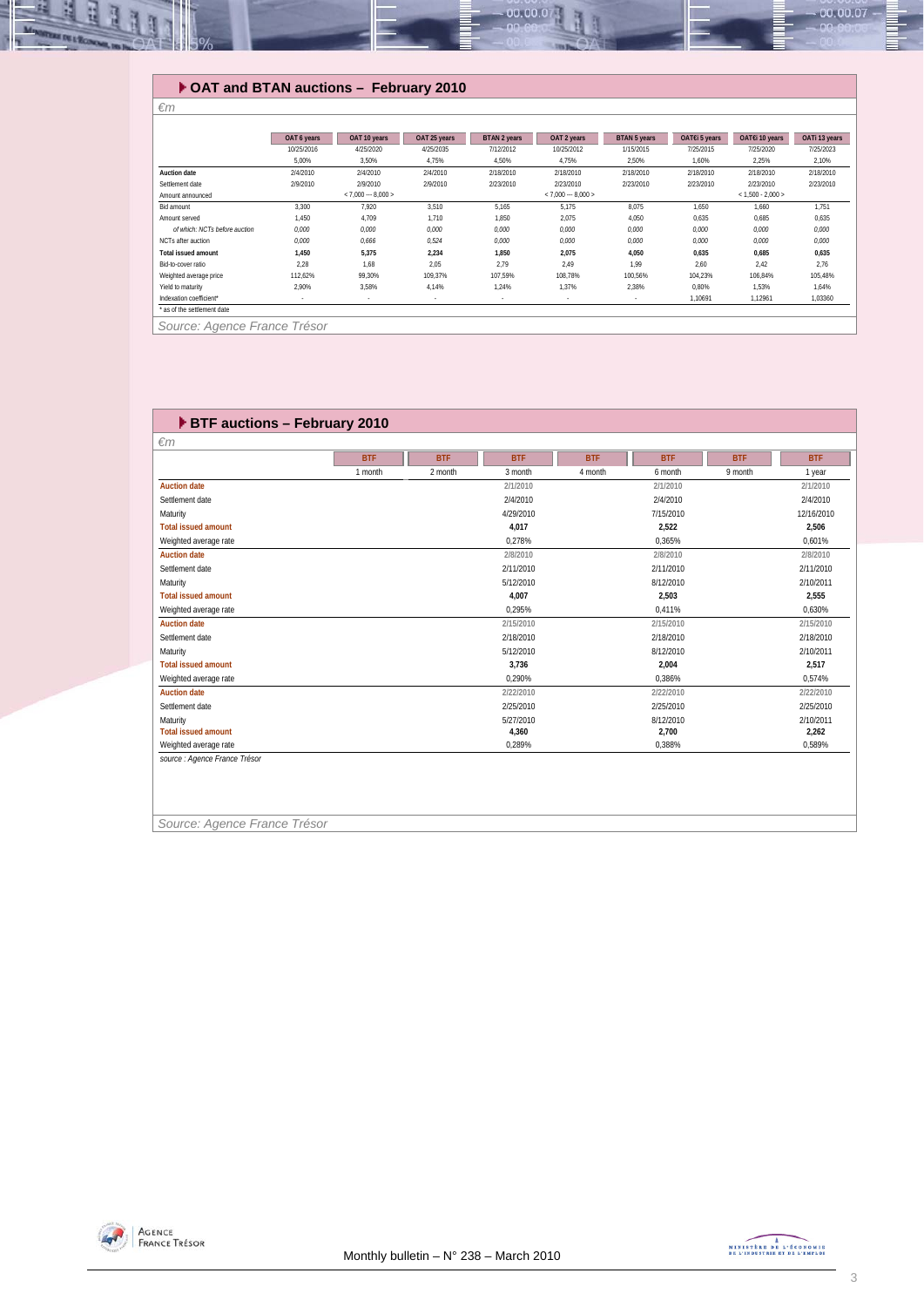







*(1) difference between the yield of the OAT 3.75% April 2017 and the yield of the OATi 1% July 2017 (2) difference between the yield of the OAT 4.25% April 2019 and the yield of the OAT€i 2.25% July 2020 (3) difference between the yield of the OAT 5.5% April 2029 and the yield of the OATi 3.4% July 2029 (4) difference between the yield of the OAT 5.75% October 2032 and the yield of the OAT€i 3.15% July 2032* 

| $\blacktriangleright$ Negotiable government debt and swaps |          |         |          |         |         |          |          |                |                 |
|------------------------------------------------------------|----------|---------|----------|---------|---------|----------|----------|----------------|-----------------|
| $\varepsilon$ bn                                           |          |         |          |         |         |          |          |                |                 |
|                                                            | end      | end     | end      | end     | end     | end      | end      | end of January | end of February |
|                                                            | 2003     | 2004    | 2005     | 2006    | 2007    | 2008     | 2009     | 2010           | 2010            |
| Negotiable government debt                                 |          |         |          |         |         |          |          |                |                 |
| outstanding                                                | 788      | 833     | 877      | 877     | 921     | 1,017    | 1,148    | 1,153          | 1,164           |
| OAT                                                        | 512      | 552     | 593      | 610     | 641     | 681      | 719      | 732            | 744             |
| <b>BTAN</b>                                                | 168      | 184     | 189      | 200     | 202     | 198      | 215      | 208            | 212             |
| <b>BTF</b>                                                 | 109      | 97      | 95       | 66      | 79      | 138      | 214      | 213            | 207             |
| Swaps outstanding                                          | 61       | 61      | 52       | 44      | 42      | 28       | 20       | 20             | 21              |
| Average maturity of the negotiable debt                    |          |         |          |         |         |          |          |                |                 |
| before swaps                                               | 5 years  | 6 years | 6 years  | 7 years | 7 years | 6 years  | 6 years  | 6 years        | 6 years         |
|                                                            | 297 days | 79 days | 267 days | 45 days | 51 days | 292 days | 246 days | 282 days       | 292 days        |
| after swaps                                                | 5 years  | 6 years | 6 years  | 7 years | 7 years | 6 years  | 6 years  | 6 years        | 6 years         |
|                                                            | 235 days | 34 days | 228 days | 16 days | 29 days | 276 days | 233 days | 270 days       | 281 days        |
|                                                            |          |         |          |         |         |          |          |                |                 |
|                                                            |          |         |          |         |         |          |          |                |                 |
|                                                            |          |         |          |         |         |          |          |                |                 |
| Source: Agence France Trésor                               |          |         |          |         |         |          |          |                |                 |



MINISTRE DE L'ÉCONOMIE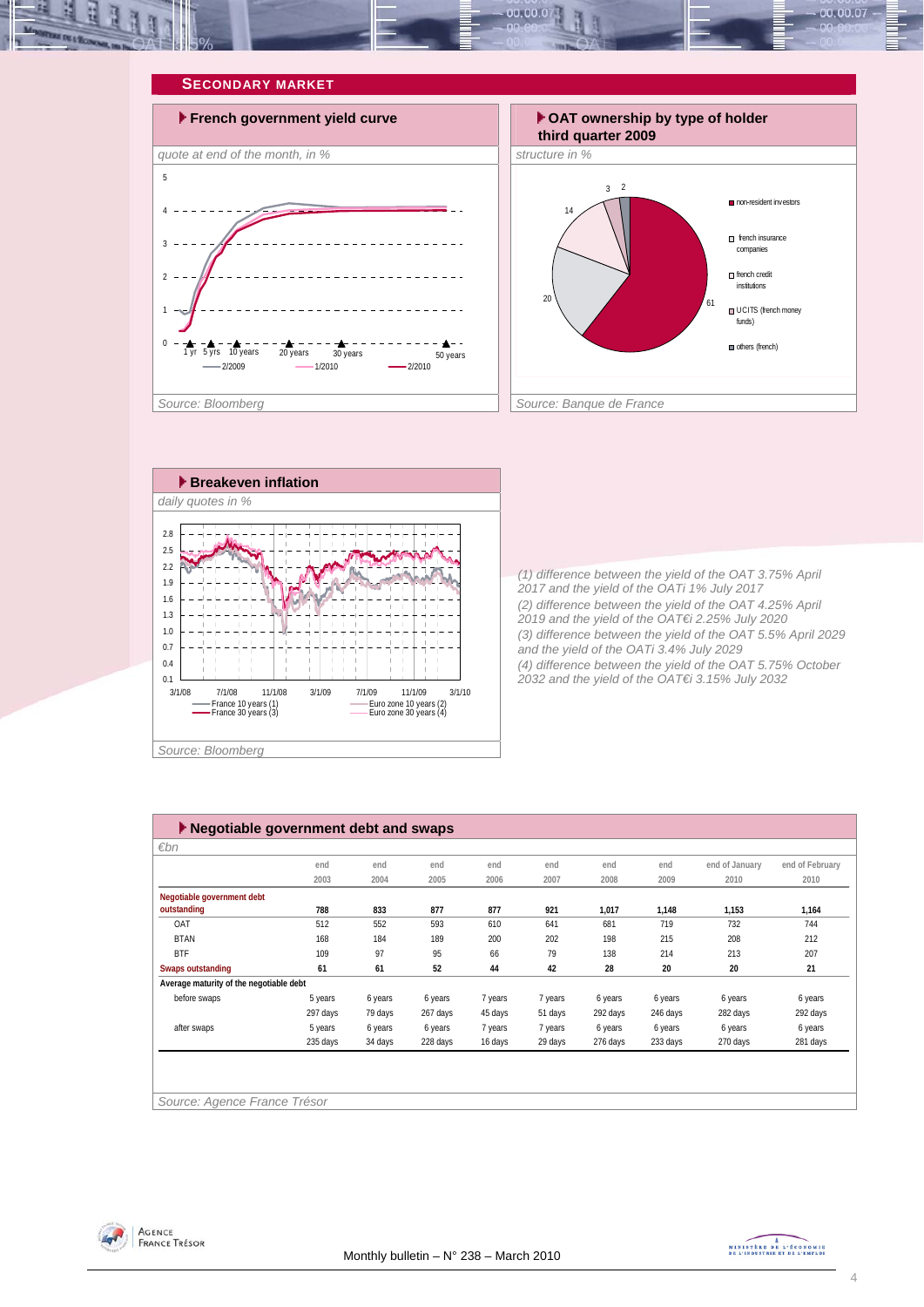

00.00.0







MINISTRE DE L'ÉCONOMIE

00.00.07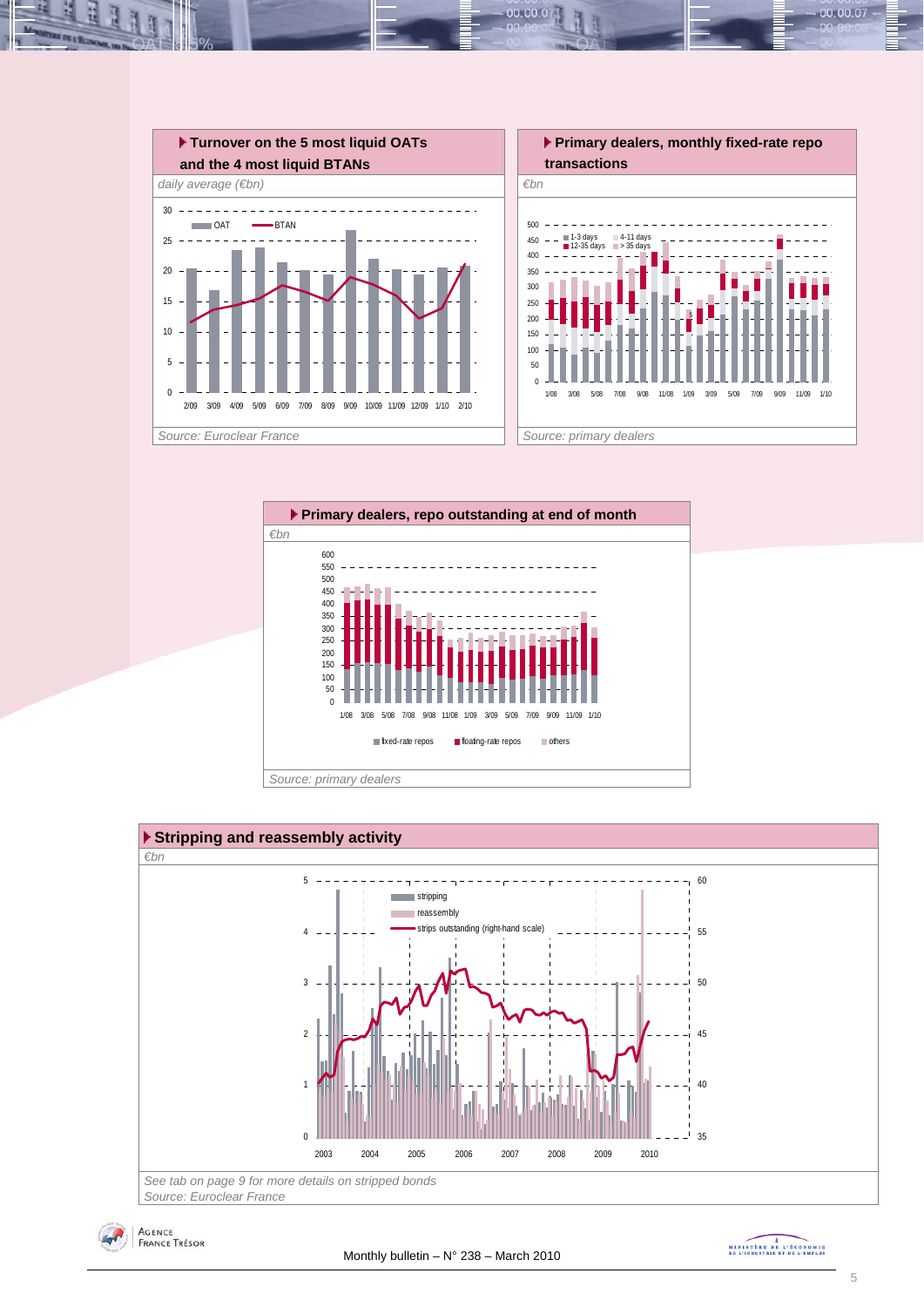# **The euro depreciation: Good news - but maybe not for all**

**By Laurence Boone, Chief French Economist, Barclays** 

Financial difficulties of Greece went hand in hand with an important depreciation of the euro: the euro/dollar went from 1.51 on November 25th, 2009 down to 1.35 on February 23rd of this year, becoming stable around 1.36 since, that is a 10% correction. This decrease was warmly welcomed by Europeans, but by breaking down the effects of the euro on trades and finances of the euro area, the effects of depreciation could be slightly overrated.

 The recent exit from crisis showed that the movements of exchange rate could be prejudicial for the euro area. While the Asiatic motors



supported global demand fast at the beginning of 2009, they did not much benefited the euro area, perhaps partly because over the same period the euro was appreciating vis-à-vis the dollar (the euro appreciated by about 20 % between autumn 2008 and the end of 2009, passing from 1.24 to 1.51). If it is true, in the opposite, the depreciation of the dollar in relation to the euro should therefore be advantageous for exchanges of the euro area. Exchanges of the euro area with the rest of the world (except European Union) represent about 20 % of the euro area's GDP: in weighted trade volume terms, the depreciation of the euro was therefore only 5%. This is positive but somewhat more modest. Looking across countries, Germany is the euro area country which would benefit most from the euro's depreciation, with a share of exchanges in GDP towards the United States and emerging Asia of about 10%.

 The effects of the variations in the exchange rate also have an impact on the value of dollar-denominated portfolios of households, central banks or firms. According to P. Lane and G.M. Milesi-Ferreti (2007), the effects of an appreciation of the dollar would be rather negative in total by this channel, but modest, notably because contrary to China and to Japan, the euro area is net borrower in dollar. That being said, all countries of the euro area are not equal in front of these portfolio effects: particularly, the countries of the euro area's periphery have a sizeable external deficit and partly financed in dollar. For these countries, especially those with a modest share of trade to the United States and emerging Asia in % of GDP, a depreciation of the euro is overall not such a good news directly, but mainly through the benefits of Germany's growth becoming stronger.

 Besides, the depreciation of the euro should not eclipse that the main problem of the zone is the existence of internal imbalances due to the last decade deterioration of competitiveness of some euro countries in comparison with Germany. Measuring the fall of competitiveness of some countries in relation to Germany in terms of labour costs, the adjustment to be achieved is at least as impressive as the recent fall of the euro: adjustment would be in the order of 7% for Greece, 10% for Portugal, 12% for Spain and 20% for Ireland.

 The decline of the euro, if it continues or increases, is good news for the growth of exports from Germany. But it does not solve the issue of internal imbalances in the euro area that are mostly related to competitive wage differentials.

*NB: this Agence France Trésor forum offers economists an opportunity to express their personal opinion. Thus, the above article strictly reflects the author's view, and should not be construed as expressing the viewpoints of Agence France Trésor or the Ministry of the Economy, Industry and Employment.* 

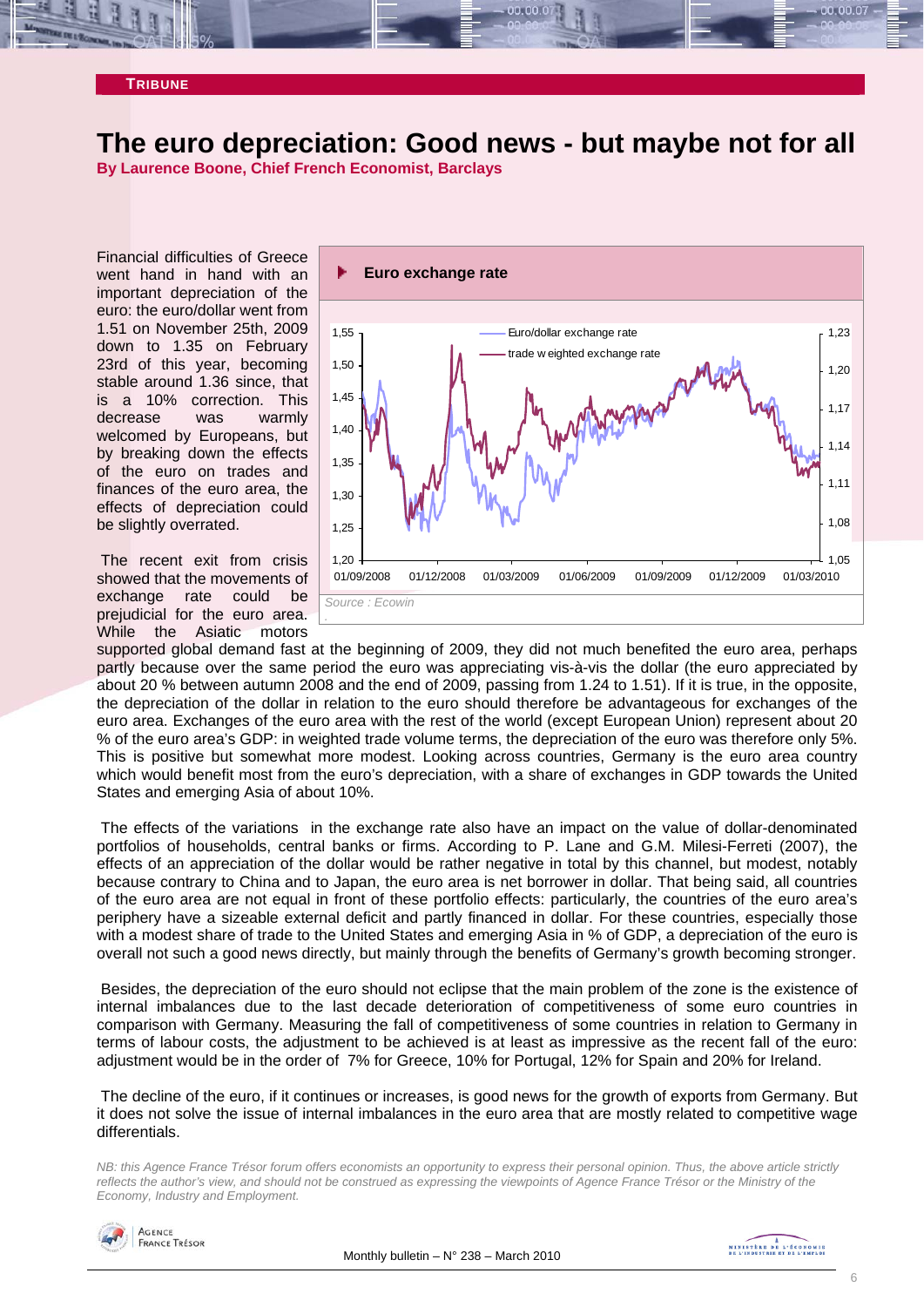

# **THE FRENCH ECONOMY**

| $\blacktriangleright$ Macro-economic forecast |        |         |      |
|-----------------------------------------------|--------|---------|------|
| Real growth rate as a %                       |        |         |      |
|                                               | 2008   | 2009    | 2010 |
| French GDP                                    | 0.4    | $-2.25$ | 1.4  |
| Household consumption                         | 1.0    | 0.7     | 1.4  |
| <b>Business investment</b>                    | 2.6    | $-7.6$  | 0.6  |
| Exports                                       | $-0.2$ | $-11.1$ | 3.7  |
| Imports                                       | 0,8    | $-9.9$  | 3.6  |
| Consumer prices                               | 2.8    | 0.1     | 1.2  |
| (on an annual average basis)                  |        |         |      |
|                                               |        |         |      |

#### **Execent economic indicators**

| Industrial output*, year-on-year       | 4.4%          | 1/2010     |
|----------------------------------------|---------------|------------|
| Household consumption*, year-on-year   | 1.5%          | 1/2010     |
| Unemployment rate (ILO)                | 9.6%          | 12/2009    |
| Consumer prices, year-on-year          |               |            |
| all items                              | 1.3%          | 2/2010     |
| all items excluding tobacco            | 1.2%          | 2/2010     |
| Trade balance, fob-fob, sa             | $-3.7$ FUR bn | 1/2010     |
| ×<br>n,                                | $-4.2$ FUR bn | 12/2009    |
| Current account balance, sa            | $-3.4$ FUR bn | 1/2010     |
| n,                                     | $-3.3$ FUR bn | 12/2009    |
| 10-year constant maturity rate (TEC10) | 3.38%         | 02/26/2010 |
| 3-month interest rate (Euribor)        | 0.656%        | 02/26/2010 |
| FUR / USD                              | 1.3570        | 02/26/2010 |
| FUR / JPY                              | 120.92        | 02/26/2010 |
|                                        |               |            |

Source: Ministry of the Economy, Industry and Employment <sup>\*</sup> \*manufactured goods –

*Source: Insee; Ministry of the Economy, Industry and Employment; Banque de France* 



| Euro exchange rate                                                                                                                                                                                                                                                                                                                                                                                                 |
|--------------------------------------------------------------------------------------------------------------------------------------------------------------------------------------------------------------------------------------------------------------------------------------------------------------------------------------------------------------------------------------------------------------------|
| Daily quotes                                                                                                                                                                                                                                                                                                                                                                                                       |
| 180<br>1.65<br>175<br>1.60<br>170<br>1.55<br>165<br>1.50<br>160<br>1.45<br>155<br>1.40<br>150<br>1.35<br>145<br>1.30<br>140<br>1.25<br>135<br>1.20<br>Euro/dollar (left-hand<br>130<br>scale)<br>1.15<br>125<br>Euro/yen (right-hand<br>1.10<br>120<br>scale)<br>1.05<br>115<br>1.00<br>110<br><b>3/1/10</b><br>12/1/07<br>9/1/08 2/1/08<br><b>6/1/19</b><br>2/1/08<br><b>A1/18</b><br>3/1/09<br>12/1/09<br>9/1/09 |
| Source: European Central Bank                                                                                                                                                                                                                                                                                                                                                                                      |

| ► Government budget monthly position                                     |          |           |         |                      |         |  |  |  |  |  |
|--------------------------------------------------------------------------|----------|-----------|---------|----------------------|---------|--|--|--|--|--|
| €bn                                                                      |          |           |         |                      |         |  |  |  |  |  |
|                                                                          |          |           |         | end of January level |         |  |  |  |  |  |
|                                                                          | 2007     | 2008      | 2007    | 2008                 | 2009    |  |  |  |  |  |
| General budget                                                           |          |           |         |                      |         |  |  |  |  |  |
| balance                                                                  | $-56,99$ | $-129,91$ | $-3,48$ | $-4,30$              | $-7,32$ |  |  |  |  |  |
| revenue                                                                  | 291,12   | 237.22    | 19.91   | 17.87                | 20.01   |  |  |  |  |  |
| expenditure                                                              | 348,11   | 367,13    | 23,39   | 22,16                | 27,33   |  |  |  |  |  |
| Balance of special                                                       |          |           |         |                      |         |  |  |  |  |  |
| Treasury accounts                                                        | 0,72     | $-8,12$   | $-3,02$ | $-3.84$              | $-1,89$ |  |  |  |  |  |
| General budget                                                           |          |           |         |                      |         |  |  |  |  |  |
| outturn                                                                  | $-56,27$ | $-138,03$ | $-6,50$ | $-8,13$              | $-9,21$ |  |  |  |  |  |
|                                                                          |          |           |         |                      |         |  |  |  |  |  |
|                                                                          |          |           |         |                      |         |  |  |  |  |  |
|                                                                          |          |           |         |                      |         |  |  |  |  |  |
| Source: Ministry of the Budget, Public Accounts and the Civil<br>Service |          |           |         |                      |         |  |  |  |  |  |
| for more information: http://www.budget.gouv.fr/                         |          |           |         |                      |         |  |  |  |  |  |



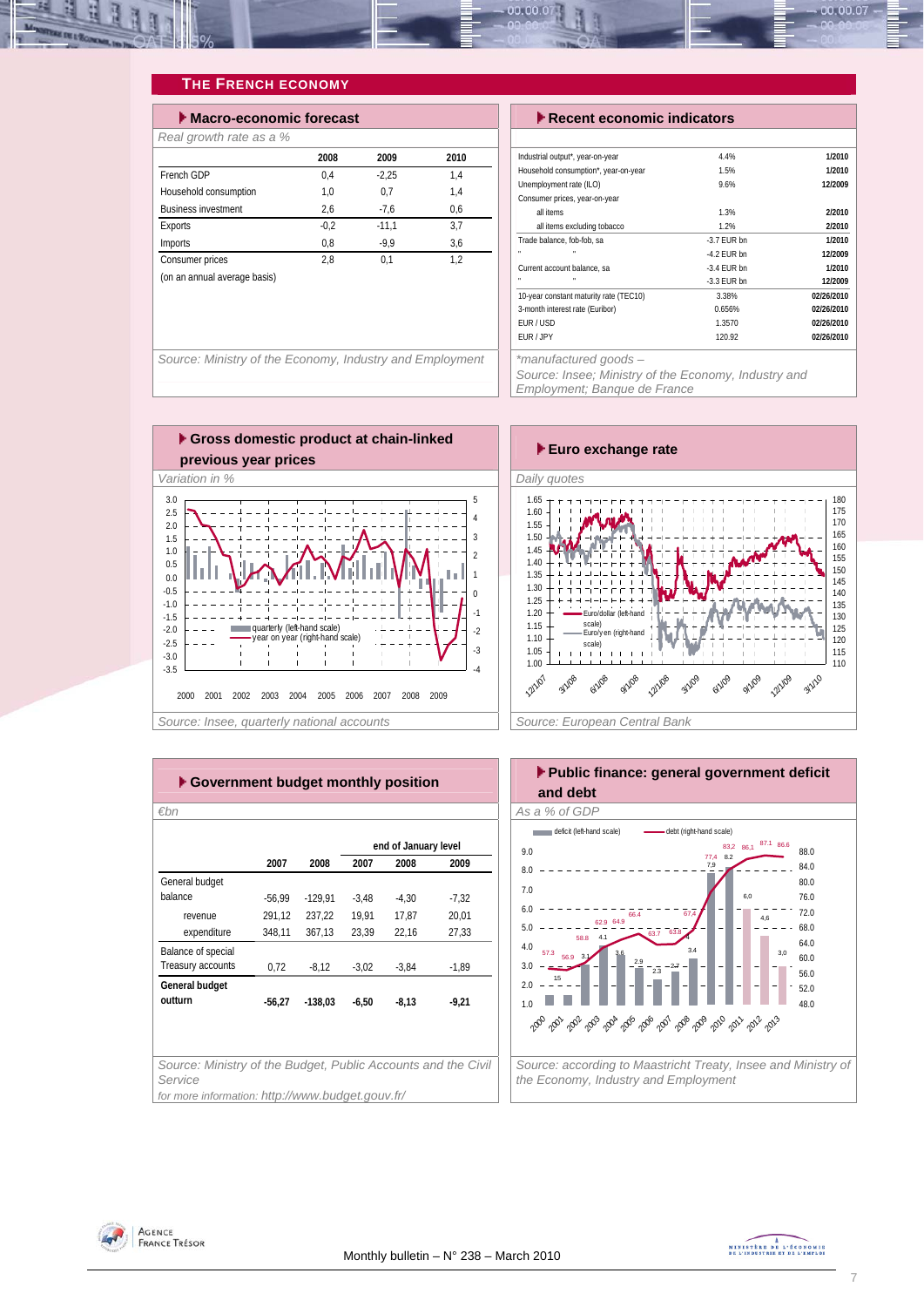|    | $\blacktriangleright$ Timetable for the release of French economic indicators |    |                                                         |
|----|-------------------------------------------------------------------------------|----|---------------------------------------------------------|
|    | March 2010                                                                    |    | <b>April 2010</b>                                       |
| 4  | Job seekers - Q4-2009                                                         | 8  | Foreign trade in February                               |
| 5  | Central government budget: statement at end of January                        | 9  | Industrial output in February                           |
| 9  | Foreign trade in January                                                      | 11 | Central government budget: statement at end of February |
| 10 | Industrial output in January                                                  | 13 | Consumer prices: index for March                        |
| 11 | Payroll employment: final results Q4-2009                                     | 13 | Balance of payments in February                         |
| 12 | Balance of payments in January                                                | 22 | Industrial trends: April survey                         |
| 16 | Consumer prices: final index for February                                     | 23 | Industrial trends: quarterly survey for April           |
| 19 | Wages: final statistics Q4-2009                                               | 23 | Household consumption of manufactured goods in March    |
| 23 | Industrial trends: monthly survey for March                                   |    | Household confidence survey: April survey               |
| 25 | Household consumption of manufactured goods in February                       | 27 | Job seekers in March                                    |
| 26 | Household confidence survey: March survey                                     | 27 | New building starts in March                            |
| 30 | Quarterly national accounts: final results Q4-2009                            |    |                                                         |
| 30 | New building starts in February                                               |    |                                                         |
| 31 | Net foreign exchange reserves in February                                     |    |                                                         |
|    | Harmonized index of consumer prices – Eurozone (Eurostat)                     |    |                                                         |
|    | Index for February: March 16                                                  |    |                                                         |
|    | Index for March: April 16                                                     |    |                                                         |

00.00.07

# **INTERNATIONAL COMPARISONS**







H

H



 $00.00.07$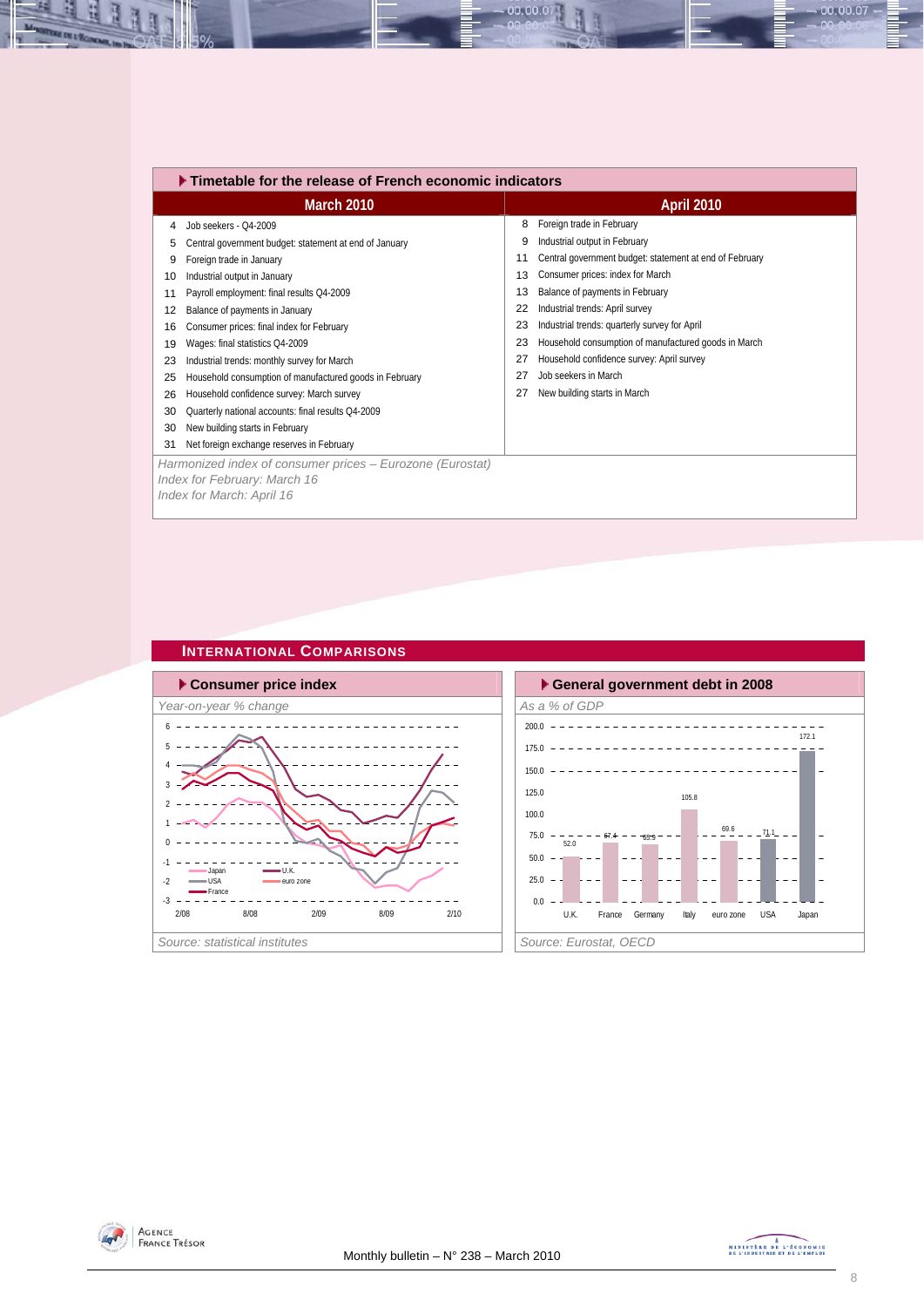#### **FRENCH GOVERNMENT NEGOTIABLE DEBT OUTSTANDING -** *DETTE NEGOCIABLE DE L'ETAT*

 $.00,00,01$ 

 **OAT au 28 février 2010** */ fungible Treasury bonds at February 28, 2010*

*En euros* CODE ISIN*Euroclear France* Libellé de l'emprunt / Bond Encours / Outstanding Coefficient d'indexation / indexation coefficient Valeur nominale/ face value *démembré / stripped* **Échéance 2010 28 480 742 970**FR0000186603 OAT 5,5% 25 avril 2010 13 886 719 352 202 320 000 FR0000187023 OAT 5,5% 25 octobre 2010 14 594 023 618 488 083 000 **Échéance 2011 51 901 141 182**FR0000570731 OAT 6.5% 25 avril 2011 2012 19 313 445 710 554 629 900 576 546 629 900 FR0010094375 OATi 1,6% 25 juillet 2011 16 932 809 140 (1) 1,10578 15 313 000 000 0 FR0000187874 OAT 5% 25 octobre 2011 15 654 886 332 71 209 00071 209 000 **Échéance 2012 63 023 763 323**FR0000188328 OAT 5% 25 avril 2012 18 981 110 580 297 350 000FR0000188013 OATEi 3% 25 juillet 2012 16 927 832 480 (1) 1,16792 14 494 000 000 FR0000188690 OAT 4,75% 25 octobre 2012 21 629 122 924 73 404 000 FR0000570780 OAT 8,5% 26 décembre 2012 5 485 697 339 **Échéance 2013 58 860 825 335** FR0000188989 OAT 4% 25 avril 2013 20 652 183 879 184 450 000 FR0000188955 OATi 2,5% 25 juillet 2013 17 658 883 777 (1) 1,12349 15 717 882 471 0 FR0010011130 **OAT 4% 25 octobre 2013** 20 549 757 679 189 180 000 **Échéance 2014 38 988 724 224**FR0010061242 OAT 4% 25 avril 2014 20 334 752 234 326 625 000326 625 000 FR0010112052 OAT 4% 25 octobre 2014 18 653 971 990 147 750 000147 750 000 **Échéance 2015 63 066 044 413**FR0010163543 OAT 3,5% 25 avril 2015 19 388 313 893 169 450 000 FR0010135525 OAT€i 1,6% 25 juillet 2015 15 562 730 520 (1) 1,10751 14 052 000 000 0 FR0010216481 OAT 3% 25 octobre 2015 28 115 000 000 28 115 000 000 14 894 000 **Échéance 2016 49 443 000 000**FR0010288357 OAT 3,25% 25 avril 2016 24 223 000 000 387 050 000 FR0000187361 OAT 5% 25 octobre 2016 25 220 000 000 918 530 000918 530 000 **Échéance 2017 59 660 463 620** FR0010415331 OAT 3,75% 25 avril 2017 20 890 000 000 000 1 900 000 FR0010235176 OATi 1% 25 juillet 2017 20 358 463 620 (1) 1,06667 19 086 000 000 0 FR0010517417 0AT 4.25% 25 octobre 2017 18 412 000 000 36 100 000 36 100 000  $Échéance 2018$ 40 214 000 000 FR0010604983 OAT 4% 25 avril 2018 22 545 000 000 333 550 000FR0010670737 OAT 4,25% 25 octobre 2018 17 669 000 000 316 300 000 CODE ISIN *Euroclear France*Libellé de l'emprunt / Bond Encours / Outstanding Coefficient d'indexation / indexation coefficient Valeur nominale/ face value *démembré / stripped* **Échéance 2019 61 431 152 595**FR0000189151 OAT 4.25% 25 avril 2019 28 002 000 000 28 002 000 000 93 360 000 93 360 000 FR0010850032 OATi 1,3% 25 juillet 2019 2 900 007 090 (1) 1,00381 2 889 000 000 0 FR0000570921 OAT 8,5% 25 octobre 2019 8 844 392 893 4 262 286 100 FR0010776161 OAT 3,75% 25 octobre 2019 21 666 000 000 21 966 000 000 21 958 900 000 FR0000570954 OAT cap. 9,82% 31 décembre 2019 18 752 612 (2) 6 692 154 **Échéance 2020 26 751 981 080**FR0010854182 OAT 3,5% 25 avril 2020 5 375 000 000 301 500 000 301 500 000 301 500 000 FR0010050559 OAT€i 2,25% 25 juillet 2020 21 376 981 080 (1) 1,13022 18 914 000 000 0 **Échéance 2021 21 677 000 000** FR0010192997 OAT 3,75% 25 avril 2021 21 677 000 000 226 428 000 **Échéance 2022 1 243 939 990** FR0000571044 OAT 8,25% 25 avril 2022 1 243 939 990 822 750 000 **Échéance 2023 37 002 931 253** FR0000571085 OAT 8,5% 25 avril 2023 10 606 195 903 6 757 125 000 FR0010585901 OATi 2,1% 25 juillet 2023 6 976 735 350 (1) 1,03405 6 747 000 000 0 FR0010466938 OAT 4,25% 25 octobre 2023 19 420 000 000 253 702 000 **Échéance 2025 12 491 928 118**FR0000571150 OAT 6% 25 octobre 2025 12 491 928 118 2 859 476 900**Échéance 2028 16 173 709**16 173 709 FR0000571226 OAT zéro coupon 28 mars 2028 16 173 709 (3) 46 232 603 **Échéance 2029 27 092 438 028** FR0000571218 OAT 5,5% 25 avril 2029 18 308 880 458 3 300 515 900 FR0000186413 OATi 3,4% 25 juillet 2029 8 783 557 570 (1) 1,17882 7 451 144 000 0 **Échéance 2032 29 138 232 950**FR0000188799 OAT€i 3,15% 25 juillet 2032 10 728 910 350 (1) 1,14515 9 369 000 000 0 FR0000187635 OAT 5,75% 25 octobre 2032 18 409 322 600 7 791 299 000 **Échéance 2035 17 848 000 000**FR0010070060 OAT 4,75% 25 avril 2035 17 848 000 000 3 463 486 000 **Échéance 2038 23 889 000 000**FR0010371401 OAT 4% 25 octobre 2038 23 889 000 000 4 149 250 000 **Échéance 2040 6 466 453 920** FR0010447367 OAT€i 1,8% 25 juillet 2040 6 466 453 920 (1) 1,06077 6 096 000 000 0 **Échéance 2041 10 663 000 000** FR0010773192 OAT 4,5% 25 avril 2041 2001 10 663 000 000 2 70 10 663 000 000 2 716 700 000 **Échéance 2055 14 926 000 000**FR0010171975 OAT 4% 25 avril 2055 14 926 000 000 3 700 917 000 **Total OAT /** *total fungible Treasury bonds* **744 276 936 710**  Encours démembré /*stripped outstanding*<br>46 350 470 800 En % des lignes démembrables *As a % of strippable bonds* 6,4 % **Durée de vie moyenne 1988 9 ans et 331 jours** *(1) Encours OAT indexées = valeur nominale x coefficient d'indexation / indexed bonds outstanding = face value x indexation coefficient (2) y compris intérêts capitalisés au 31/12/2009 / including coupons capitalized at 12/31/2009 ; non offerte à la souscription / not open to subscription (3) valeur actualisée au 28/03/2009 / actualized value at 03/28/2009 ; non offerte à la souscription / not open to subscription OATi : OAT indexée sur l'indice français des prix à la consommation (hors tabac) / OAT indexed on the French consumer price index (excluding tobacco) OAT€i : OAT indexée sur l'indice des prix à la consommation harmonisé de la zone euro (hors tabac) / OAT indexed on the eurozone harmonized index of consumer price (excluding tobacco) Average maturity 9 years and 331 days* 





 $00007$ 

 $00.00$